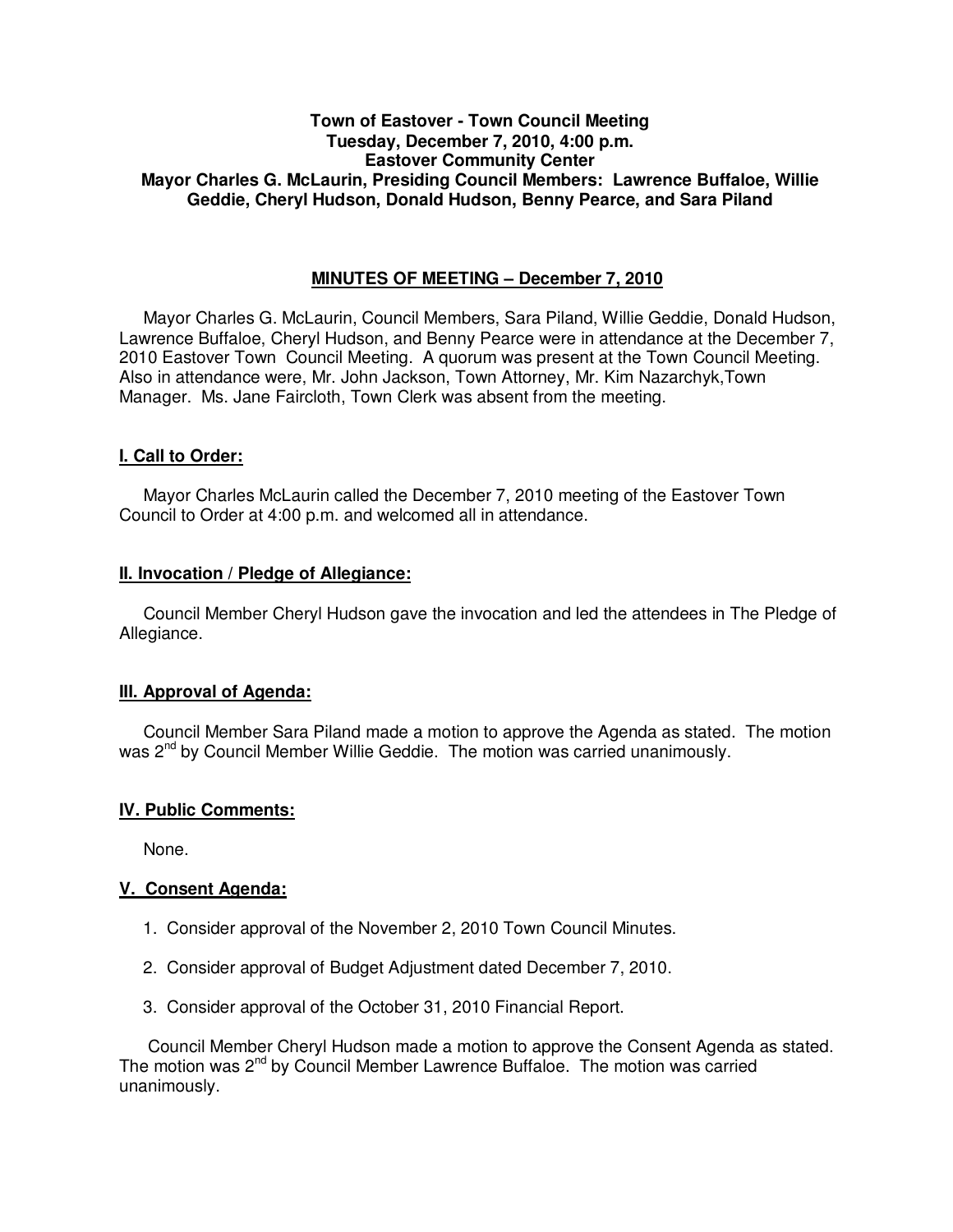# **VI. Discussion Agenda:**

#### **Agenda Item #1:**

## **Briefing by Mr. Morgan Johnson, Chairman Eastover Sanitary District concerning negotiations with PWC and phase II of the sewage project.**

Mr. Johnson informed the Council that the Water Projects are on track and should be completed by March 2011. He stated that the Sewer Phase II is on track for application, which all depends on grant availability. Mr. Johnson stated that the PWC contract clause states that either party can cancel with the proper notification. He stated that PWC wants to get out of the service contract. Mr. Johnson stated that many service providers have contacted him about the service.

## **Agenda Item #2:**

## **Briefing by Mr. Joel Strickland from the Mid-Carolina Council of Governments, regarding water runoff and impervious surfaces.**

 Mr. Strickland from the Mid-Carolina Council of Governments briefed the Council on Low Impact Development & Planning Strategies. He stated that the purpose is to create and implement land use development strategies and standards to protect healthy environmental watershed amenities and resources. He stated that the desired results of implementation is new development standards that will lessen possible negative impacts to area streams, lakes, wetlands and floodplains.

Mr. Strickland stated that the **proposed development regulations** are as follows:

- a. Open space requirements (conservation of natural areas/emerging quality of life issue).
- b. Revise parking standards (reduction of impervious surfaces).
- c. Promote alternative impervious surface materials (parking, sidewalks and driveways).
- d. Enhanced buffer systems (waterway protection areas).
- e. Landscape requirements (natural vegetative screening).

### The **Open Space requirements** are as follows:

- a. Conservation of natural emerging quality of life issues.
- b. Clustering development together.

### **Revise Parking Standards** are as follows:

- a. Reduction of impervious surfaces.
- b. Permeable parking.
- c. Smaller lots divided by vegetation.

## **Promote alternatives to impervious surface materials**:

- a. Parking, sidewalks, driveways, etc.
- b. Examples: pervious concrete, porous asphalt, and gravel.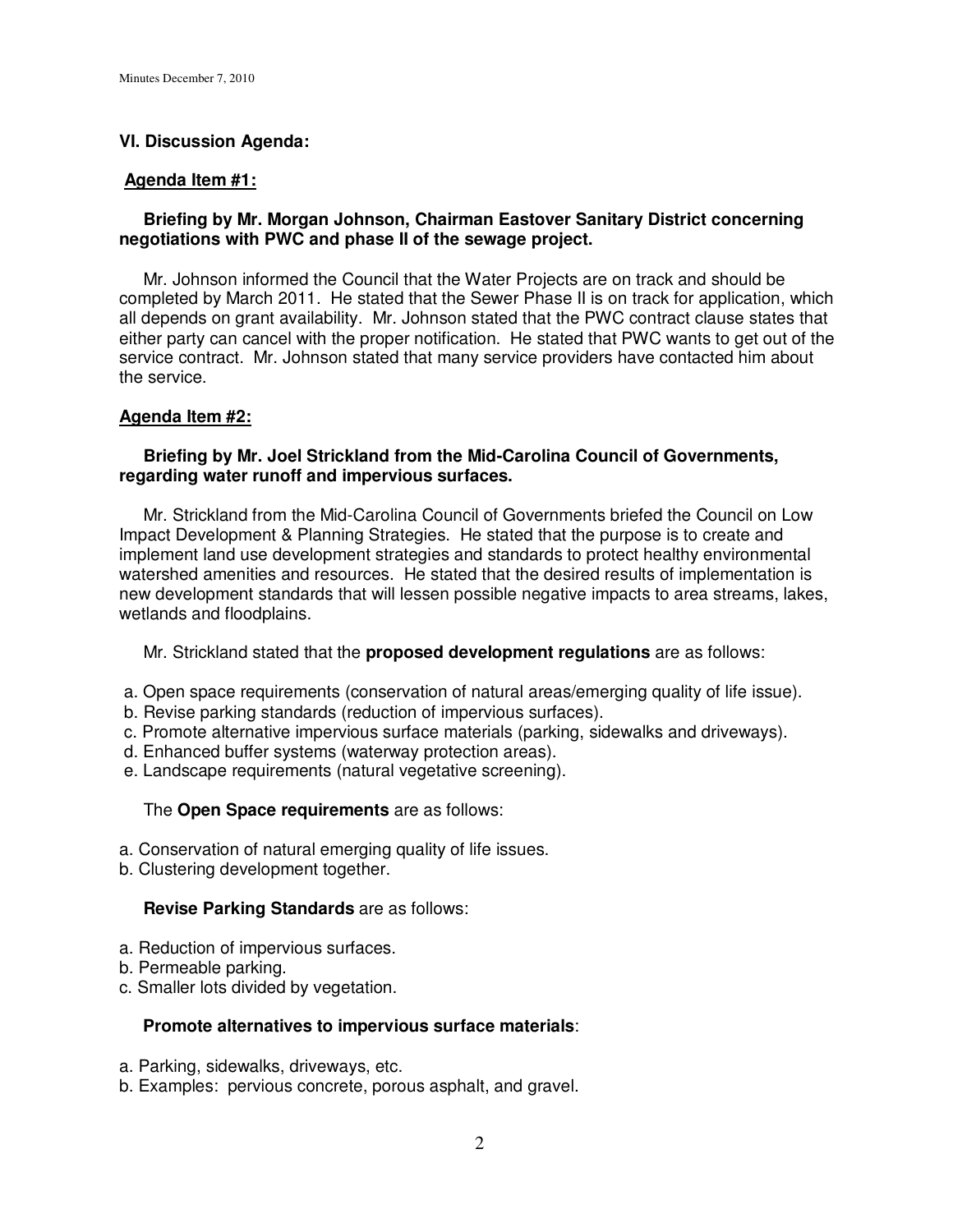## **Enhanced buffer systems**:

- a. Waterway protection areas.
- b. Vegetative buffer zones that reduces runoff and stabilizes soils.

## **Landscape Requirements:**

- a. Natural vegetative screening.
- b. Improve appearances.
- c. Provides more pervious surfaces for water to be absorbed.

 Mr. Strickland stated that these are things the Town should consider in the planning of our Downtown District.

## **Agenda Item #3:**

## **Audit presentation by McFadyen & Sumner, CPAs PA, Mr. David Maxwell, CPA.**

 Mr. David Maxwell, CPA of the McFadyen & Sumner CPAs PA Firm presented to the Council the results of the Town of Eastover's annual audit report for Fiscal Year 2009-2010. Mr. Maxwell stated that they have audited the financial statements of the governmental activities and each major fund of the Town of Eastover, NC, as of and for the year ended June 30, 2010, which collectively comprise the Town's basic financial statements as stated in your audit report. Mr. Maxwell stated that we did get a clean bill of health for this fiscal year 2009- 2010 audit.

 Mr. Maxwell stated that we have a very good audit and is pleased to inform the Council of this report. He stated that our cash balance in FY 2008 was \$133,285, FY 2009 was \$473,941 and in FY 2010 our cash balance is \$785,556. All of these funds are unrestricted. The Powell Bill funds will be restricted going forward. He stated that our revenues for 2009-2010 were \$1.26M and the expenditures were \$967K.

 Mr. Maxwell commended the Town for such immaculate records and assistance during this audit. He stated that he was surprised and pleased that the Town had done so well with the Southern Software Accounting System its first year of use.

### **Agenda Item #4:**

### **Briefing by Mr. Matt Rooney concerning Zoning Ordinance for the Town of Eastover.**

 Mr. Matt Rooney presented to the Council a Core Area Overlay (CAO) District outline. He said the purpose of the district is to protect the public health, safety and welfare in the vicinity of the Dunn Road within the Town of Eastover by lessening conflicts between residential and nonresidential land uses, and by promoting compatible quality development. Specifically, the requirements of the overlay are intended to:

 a. Protect surrounding neighborhoods from being adversely affected by inappropriate or poor quality development.

 b. Allow for compact development, providing adequate room for parking, landscaping and buffering.

 c. Create more attractive, pedestrian-friendly developments, less dominated by the automobile.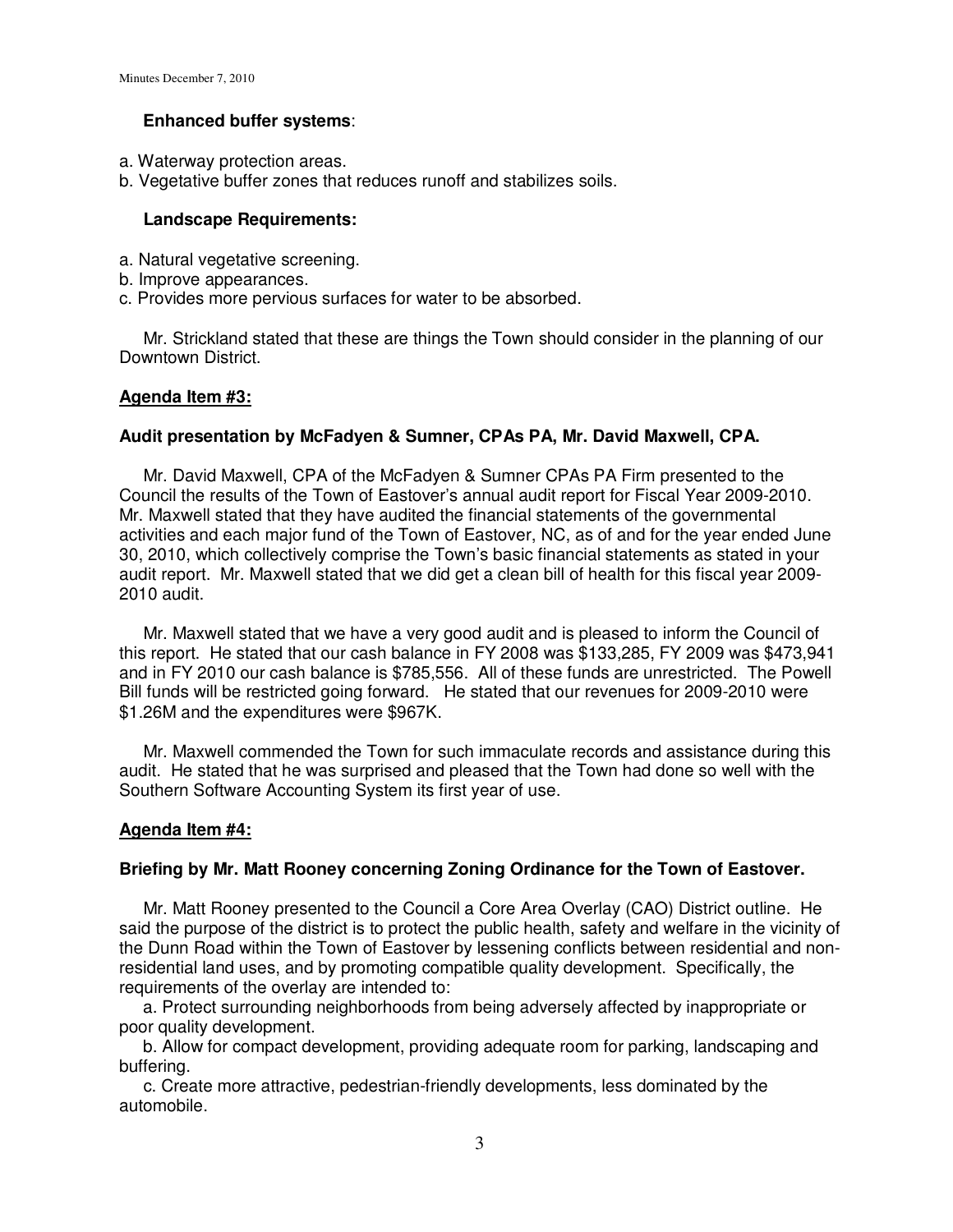d. Minimize traffic impacts through specified land uses, access management, traffic calming, street improvements, intersection improvements and other means.

- Mr. Rooney covered the following in his briefing:
- a. Applicability and Permits Required.
- b. Permitted Land Uses and General Requirements.
- c. Permitted Land Uses for New Non-Residential Development.
- d. Numerical Performance Standards.
- e. Building Heights and Roof Forms.
- f. Parking.
- g. Landscaping Requirements.
- h. Buffering Requirements.
- i. Sidewalks.

 The Town Council decided to discuss further the Core Area Overlay District (CAO) to develop a public ordinance on January 4, 2011; hold a work shop session for the Council on the CAO District on January 11, 2011; and to hold a Public Input on January 27, 2011 to discuss the CAO District.

### **Agenda Item #5:**

#### **Discuss log buildings.**

 Mayor McLaurin stated that he will look into the cost and use of the log buildings and get back to the Council on this issue. The Holmes family has agreed to donate the log buildings to the Town. Council Member Sara Piland stated that this should be done with private funds not the Town. Some of the Clubs could sponsor moving and restoring the buildings.

### **Agenda Item #6:**

#### **Discuss additional police coverage.**

 Mayor McLaurin stated that we need additional police coverage on Friday and Saturday nights from 12-8 AM. There seems to be problems with vandalism, break-ins, and mail boxes destroyed etc. at these times. Deputy Dave Ables recommended Friday and Saturday nights for extra coverage. The Council will consider and make a decision at a later date.

### **VII. Receive Mayors Update**:

 Mayor McLaurin stated that the new ball park is ready and they need \$6,200 to complete the fence. Council Member Sara Piland made a motion to grant the Eastover Ball Park \$6,200 to complete the fence. The motion was  $2^{nd}$  by Council Member Cheryl Hudson. The motion carried unanimously. Mayor McLaurin stated that the Ball Park is one of the greatest assets in Eastover and it is funds well spent.

 Mayor McLaurin stated that he and Ms. Judy McLaurin have built a flea to drop for New Year's Eve Celebration. A 30 foot pole will be erected from which to drop the flea at midnight. This will be a celebration for New Year Eve. He stated that concessions will be available by the Eastover Fire Department Ladies Auxiliary. This will be some good clean family fun and no alcohol beverages are allowed. The public is invited to attend.